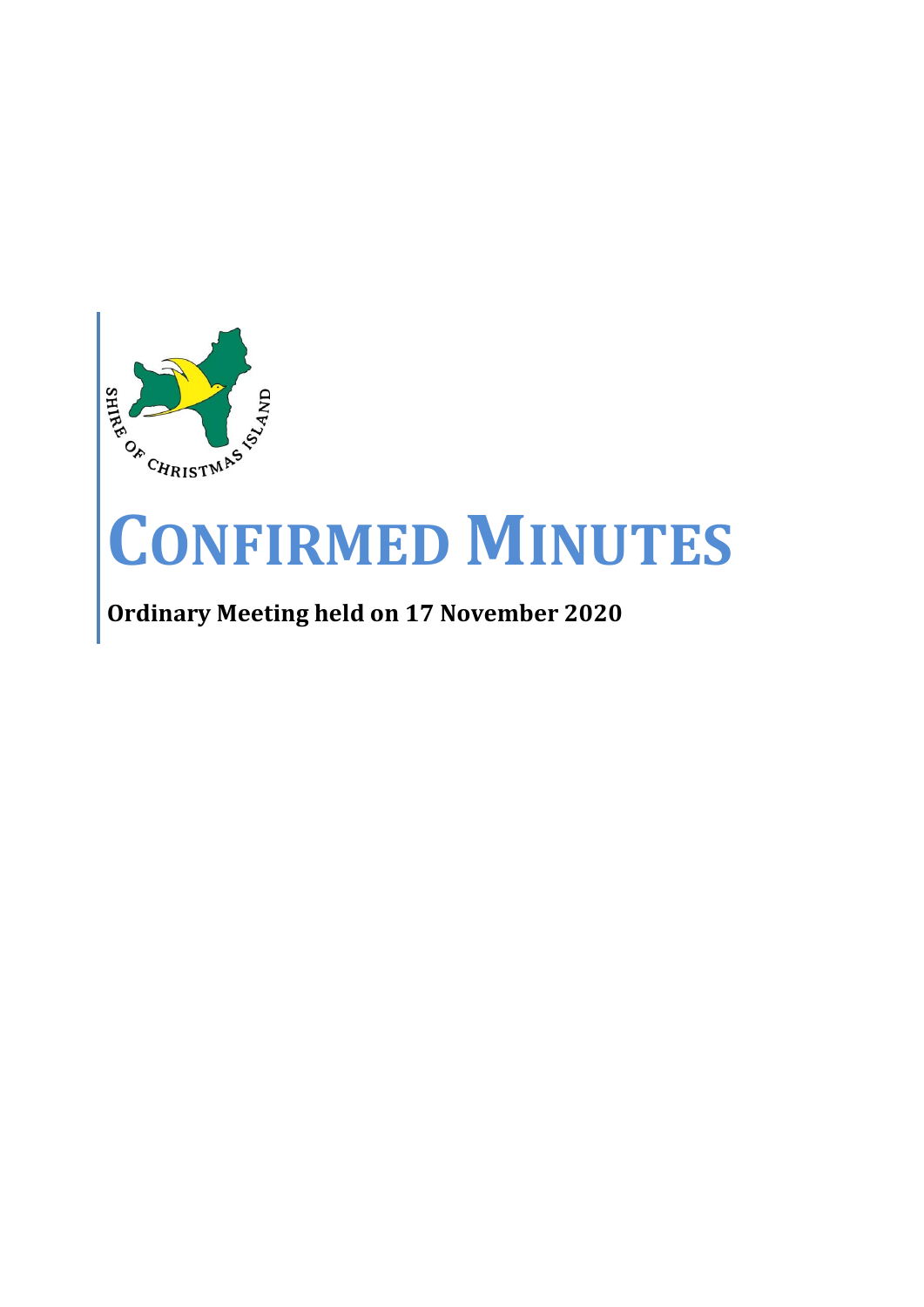

# **SHIRE OF CHRISTMAS ISLAND MEETING MINUTES CERTIFICATION**

#### **Minutes of the Ordinary meeting of the Shire of Christmas Island Council held at the George Fam Chambers at 7.00pm on Tuesday 17 November 2020**

# **TABLE OF CONTENTS**

| <b>Agenda</b><br>No. | <b>Item</b>                                                                                                                                                                                                                                                                                    |                |  |  |
|----------------------|------------------------------------------------------------------------------------------------------------------------------------------------------------------------------------------------------------------------------------------------------------------------------------------------|----------------|--|--|
|                      | <b>DECLARATION OF OPENING/ANNOUNCEMENT OF VISITORS</b>                                                                                                                                                                                                                                         | $\mathbf{1}$   |  |  |
| 1                    | 1.1<br>SHIRE PRESIDENT DECLARED THE MEETING OPEN AT 7.05PM                                                                                                                                                                                                                                     |                |  |  |
| $\overline{2}$       | RECORD OF ATTENDANCES/APOLOGIES/LEAVE OF ABSENCE GRANTED/DECLARATION OF<br>FINANCIAL/PROXIMITY & IMPARTIALITY INTERESTS<br>2.1<br><b>RECORD OF ATTENDANCE</b><br>2.2<br><b>LEAVE OF ABSENCE</b><br>2.3<br>APOLOGY<br>DECLARATION OF FINANCIAL/IMPARTIALITY/PROXIMITY INTEREST<br>$2.4^{\circ}$ | $\mathbf{1}$   |  |  |
| 3                    | <b>RESPONSE TO PREVIOUS PUBLIC QUESTION TAKEN ON NOTICE</b>                                                                                                                                                                                                                                    | $\mathbf{1}$   |  |  |
| 4                    | <b>PUBLIC QUESTION TIME</b><br>4.1<br><b>CLEAN UP AUSTRALIA DAY</b><br>4.2<br><b>DECEMBER SCHOOL HOLIDAYS</b><br>4.3<br><b>COVE GAZEBO SHOWER MAINTENANCE</b><br>4.4<br>JOINT STANDING COMMITTEE, TELECOMMUNICATION INQUIRY<br>4.5<br><b>RUBBISH TRUCK PICK-UP FEEDBACK</b>                    | $\mathbf{1}$   |  |  |
| 5                    | <b>APPLICATION FOR LEAVE OF ABSENCE</b><br>5.1<br>CR WOO - LEAVE OF ABSENCE                                                                                                                                                                                                                    | 2              |  |  |
| 6                    | PETITIONS/DEPUTATIONS/PRESENTATIONS                                                                                                                                                                                                                                                            | $\mathcal{L}$  |  |  |
| $\overline{7}$       | CONFIRMATION OF MINUTES OF PREVIOUS MEETING(S)/BUSINESS ARISING FROM<br>PREVIOUS MEETINGS<br>MINUTES OF ORDINARY COUNCIL MEETING HELD ON 20 OCTOBER 2020<br>7.1<br>7.2<br><b>BUSINESS ARISING FROM THE MINUTES OF PREVIOUS MEETINGS</b>                                                        | $\overline{2}$ |  |  |
| 8                    | <b>ANNOUNCEMENTS BY THE PRESIDING MEMBER WITHOUT DISCUSSION</b>                                                                                                                                                                                                                                | 3              |  |  |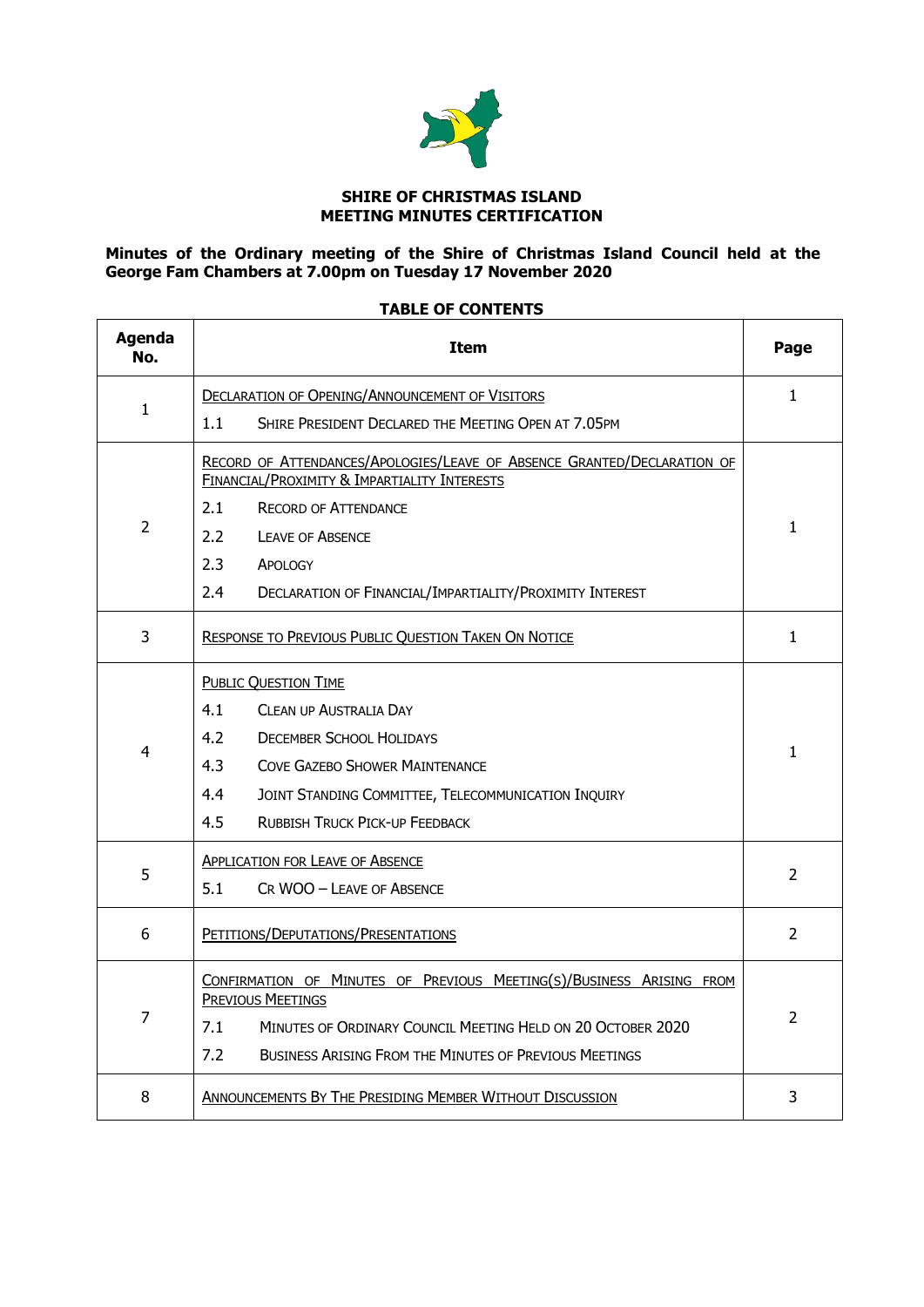|      | <b>COMMITTEE REPORTS</b>                                                                                       |   |  |  |  |  |
|------|----------------------------------------------------------------------------------------------------------------|---|--|--|--|--|
| 9    | 9.1<br>MINUTES OF COMMUNITY CONSULTATIVE COMMITTEE MEETING                                                     |   |  |  |  |  |
|      | BUSINESS ARISING FROM THE 2 <sup>ND</sup> SEPTEMBER 2020 CCC MEETING CONFIRMED<br>9.2<br><b>MINUTES</b>        |   |  |  |  |  |
|      | UNCONFIRMED MINUTES OF OCTOBER 21 <sup>ST</sup> 2020 COMMUNITY CONSULTATIVE<br>9.3<br><b>COMMITTEE MEETING</b> | 3 |  |  |  |  |
|      | BUSINESS ARISING FROM THE 21 <sup>ST</sup> OCTOBER 2020 CCC MEETING<br>9.4<br><b>UNCONFIRMED MINUTES</b>       |   |  |  |  |  |
| 10   | <b>OFFICER REPORTS</b>                                                                                         |   |  |  |  |  |
| 10.1 | <b>CHIEF EXECUTIVE OFFICER</b>                                                                                 |   |  |  |  |  |
|      | 10.1.1 MANAGEMENT ORDER                                                                                        |   |  |  |  |  |
|      | 10.1.2 DATES FOR ORDINARY COUNCIL MEETINGS 2021                                                                | 4 |  |  |  |  |
|      | 10.1.3 GAZE ROAD RECREATIONAL (FORESHORE PADANG) SHADE COVER                                                   |   |  |  |  |  |
|      | <b>MANAGER FINANCE AND IT</b>                                                                                  |   |  |  |  |  |
| 10.2 | 10.2.1 SCHEDULE OF ACCOUNTS - OCTOBER 2020                                                                     | 5 |  |  |  |  |
|      | 10.2.2 FINANCIAL STATEMENTS - OCTOBER 2020                                                                     |   |  |  |  |  |
| 10.3 | <b>MANAGER COMMUNITY/RECREATION SERVICES &amp; TRAINING</b>                                                    | 5 |  |  |  |  |
| 10.4 | <b>MANAGER WORK, SERVICES &amp; WASTE</b>                                                                      | 5 |  |  |  |  |
|      | 10.4.1 PURCHASE OF 7 TON TRAY TRUCK                                                                            |   |  |  |  |  |
| 10.5 | <b>MANAGER GOVERNANCE, RESEARCH, POLICY AND GRANTS</b>                                                         | 5 |  |  |  |  |
| 11   | ELECTED MEMBERS MOTIONS OF WHICH PREVIOUS NOTICE HAS BEEN GIVEN                                                | 5 |  |  |  |  |
|      | NEW BUSINESS OF AN URGENT NATURE INTRODUCED BY DECISION OF THE MEETING                                         |   |  |  |  |  |
| 12   | 12.1 NEW BUSINESS TO BE ADDED                                                                                  | 5 |  |  |  |  |
|      | <b>CHRISTMAS ISLAND PEOPLE'S ASSEMBLY</b><br>12.2                                                              |   |  |  |  |  |
|      | 12.3<br>SHIRE FISHERY MANAGEMENT COMMITTEE ESTABLISHMENT                                                       |   |  |  |  |  |
| 13   | <b>BEHIND CLOSED DOORS</b>                                                                                     | 6 |  |  |  |  |
|      | <b>CLOSURE OF MEETING</b>                                                                                      |   |  |  |  |  |
| 14   | THE SHIRE PRESIDENT CLOSED THE MEETING AT 8.25 PM                                                              | 6 |  |  |  |  |
| 15   | DATE OF NEXT MEETING: 8 DECEMBER 2020                                                                          | 6 |  |  |  |  |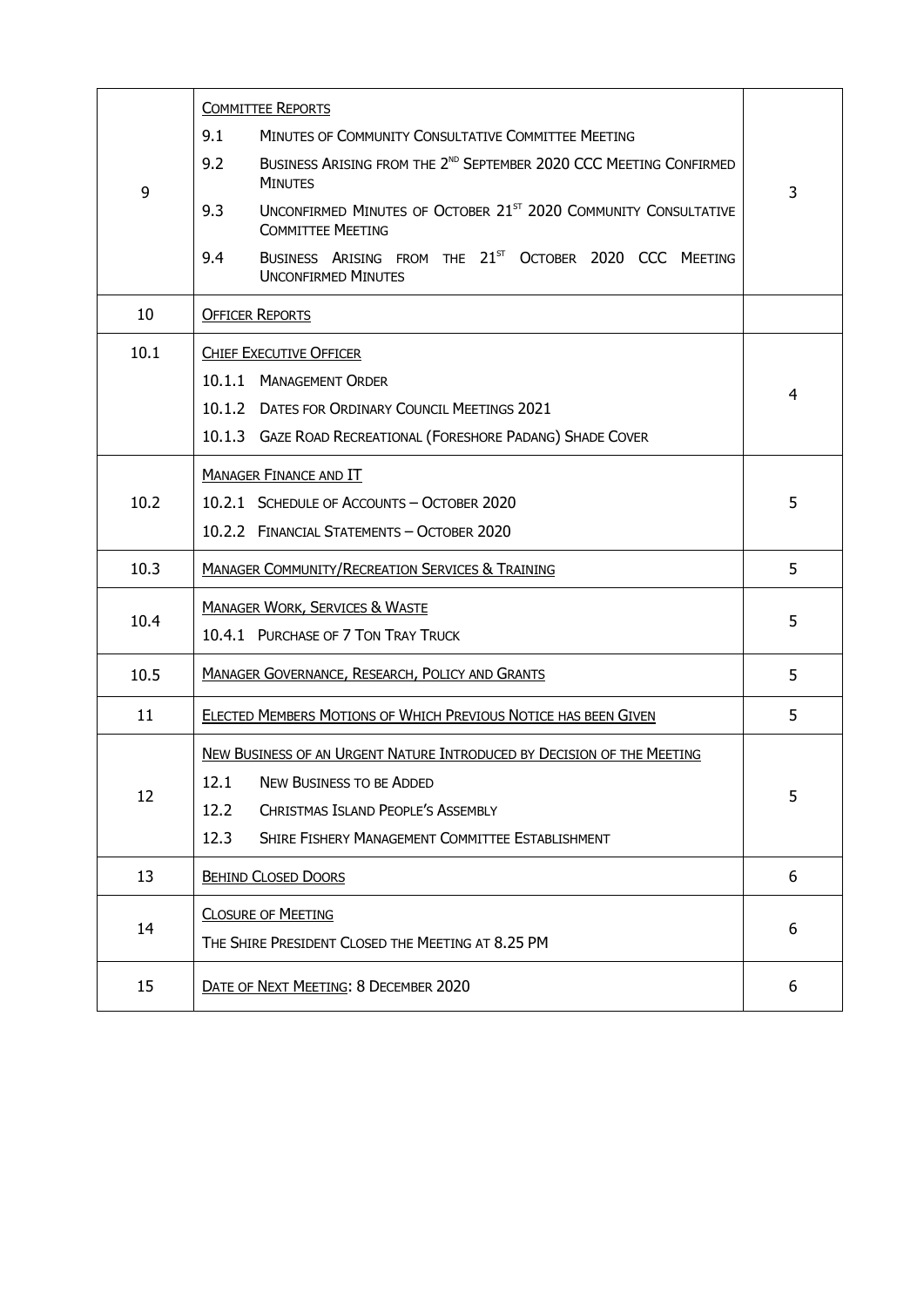

# **CONFIRMED MINUTES**

**Ordinary Meeting of the Shire of Christmas Island held at the George Fam Chambers at 7.00pm on Tuesday 17 November 2020**

# <span id="page-3-1"></span><span id="page-3-0"></span>**1 DECLARATION OF OPENING/ANNOUNCEMENT OF VISITORS**

1.1 The Shire President declared the meeting open at 7.05pm.

#### <span id="page-3-2"></span>**2 RECORD OF ATTENDANCE/APOLOGIES/LEAVE OF ABSENCE/ DECLARATIONS OF FINANCIAL INTEREST**

2.1 Record of Attendance Shire President Cr Gordon **THOMSON** Councillors Cr Philip **WOO**

Chief Executive Officer David **PRICE** Manager Research,Policy,Governance & Grants/Minute Taker Chris **SU** Manager Community/Recreation Services **Community/Recreation Services** Manager Works, Services & Waste Graeme **HEDDITCH** 

2.2 **Leave of Absence**

Deputy President Cr Kee Heng **FOO**

Cr Kelvin Kok Bin **LEE** Cr Hafiz **MASLI**

Cr Farzian **ZAINAL**

Cr Morgan Boon Hwa **SOH**

Cr Azmi **YON**(arrives 7.15pm) Cr Vincent Cheng-Siew **SAW**

2.3 **Apologies** Manager Finance and Admin So Hon **GAN** 

# 2.4 **Declarations of Financial/Impartiality/Proximity Interest**

# <span id="page-3-3"></span>**3 RESPONSE TO PREVIOUS PUBLIC QUESTIONS TAKEN ON NOTICE**

#### <span id="page-3-4"></span>**4 PUBLIC QUESTION TIME**

4.1 Cr Farzian ZAINAL requested an update on the Keep Australia Beautiful program and the island welcome pack initiative. CEO David PRICE informs meeting that he had been in contact with Department of Water and Environment officer Tim FRANCIS who has been the partner in developing the Christmas Island Steel Water Bottle welcome pack initiative. Tim FRANCIS had been stuck in New Zealand during the pandemic and unable to cross into Australia, delaying the completion of the project. CEO David PRICE said it would likely be in 2021.

Other items for welcome back discussed including information brochure and cigarette butt containers.

MCRST Oliver LINES informed meeting that Shire had assisted in three clean up programs this year to date; Australia Day clean up, Greta Beach Clean Up and the Great Northern Clean Up at Dolly Beach. The Marine Debris Project was organised by Island Care who had informed Shire and other stakeholders that they had to delay the project because of COVID. MCRST Oliver Lines noted that Keep Australia Beautiful Committee Samantha CULBERTSON was coming to the Island on November 26<sup>th</sup>.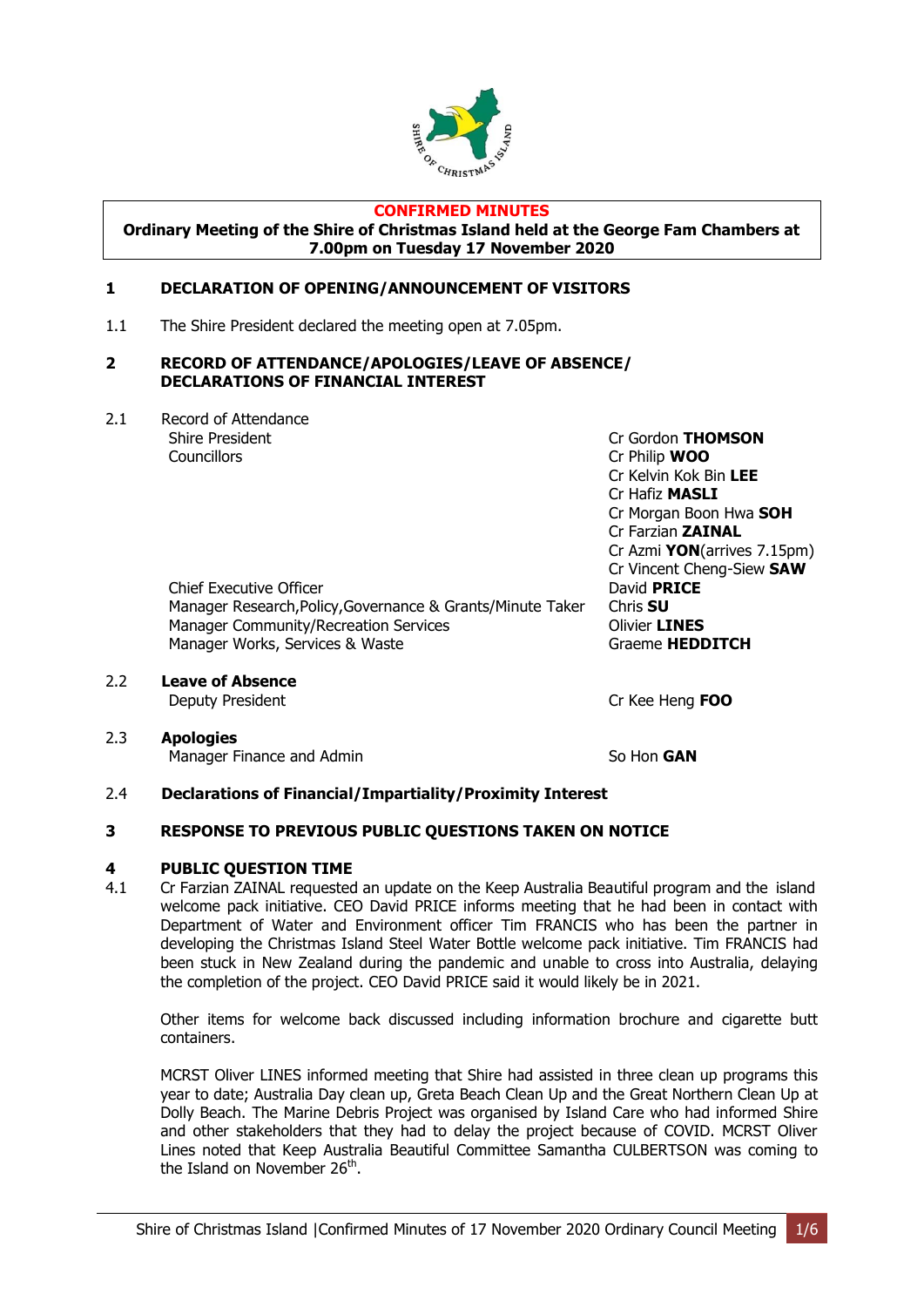- 4.2 Cr Farzian ZAINAL asked for an update to the December School Holiday Program; put forward that there might be a higher than normal on-island population this holiday season than normal. MCRST Oliver LINES advised that he met with Youth Community Services Officer Suzane CHAN this week, and to expect a schedule in an Islander edition before the December school holidays.
- 4.3 Cr Farzian ZAINAL advised the meeting that the shower at the Cove Gazebos was blocked, with water backing up onto the shower area. There was an unpleasant smell associated with this. CEO David PRICE advised that this was a Commonwealth asset and that Shire would contact IOTA the following day to advise of this community feedback for their action.
- 4.4 Cr Kelvin LEE informed the meeting that a new Joint Standing Committee on the National Capital and External Territories inquiry had been announced regarding telecommunications last Friday  $13<sup>th</sup>$ . Noted that there were numerous community feedback over the years on the state of telecommunications. Cr Gordon THOMSON informed the meeting that he was aware of the inquiry and had an initial discussion with CEO on the matter.

Cr Gordon THOMSON requested that the Shire draft a submission for the review of Councillors at the December 8<sup>th</sup> Council Meeting.

Cr Azmi YON arrives at 7.15pm

4.5 Cr Hafiz MASLI at the request of a resident informed the meeting of their dissatisfaction at the untidiness left after a rubbish bin pick up earlier this week at their home. CEO David PRICE informed the meeting that he and MWS Graeme HEDDITCH have been informed and had resolved the matter earlier that day.

# <span id="page-4-0"></span>**5 APPLICATIONS FOR LEAVE OF ABSENCE**

5.1 Cr Woo – Leave of Absence **Council Resolution Moved: Cr LEE Seconded: Cr YON Res. No: 109/20** That the leave of absence application submitted by Cr Philip Woo (4/12/2020 to 18/12/2020) be approved. **Carried: 8/0**

# <span id="page-4-1"></span>**6 PETITIONS/DEPUTATIONS/PRESENTATIONS**

# <span id="page-4-2"></span>**7 CONFIRMATION OF MINUTES OF PREVIOUS MEETINGS/BUSINESS ARISING FROM THE MINUTES OF PREVIOUS MEETINGS**

#### **7.1 Minutes of Ordinary Council Meeting held on 20 October 2020** Members considered the unconfirmed minutes.

| <b>Council Resolution</b> |                         |          |        |
|---------------------------|-------------------------|----------|--------|
| Moved: Cr WOO             | <b>Seconded: Cr SAW</b> | Res. No: | 110/20 |

That Council adopt the unconfirmed minutes of the 20 October 2020 Council Meeting.

**Carried: 8/0**

# **7.2 Business Arising from the Minutes of Previous Meetings**

7.2.1 Cr Gordon THOMSON advised that Dr. Kelvin MATTHEWS and Prof. Martin DRUM are coming to the Island December  $1^{st}$  to  $4^{th}$  to deliver a series of workshops on governance. The session for Councillors is 4:15pm, Wednesday  $2^{nd}$  December at the Shire Chambers, or possibly other venue, CEO to advise.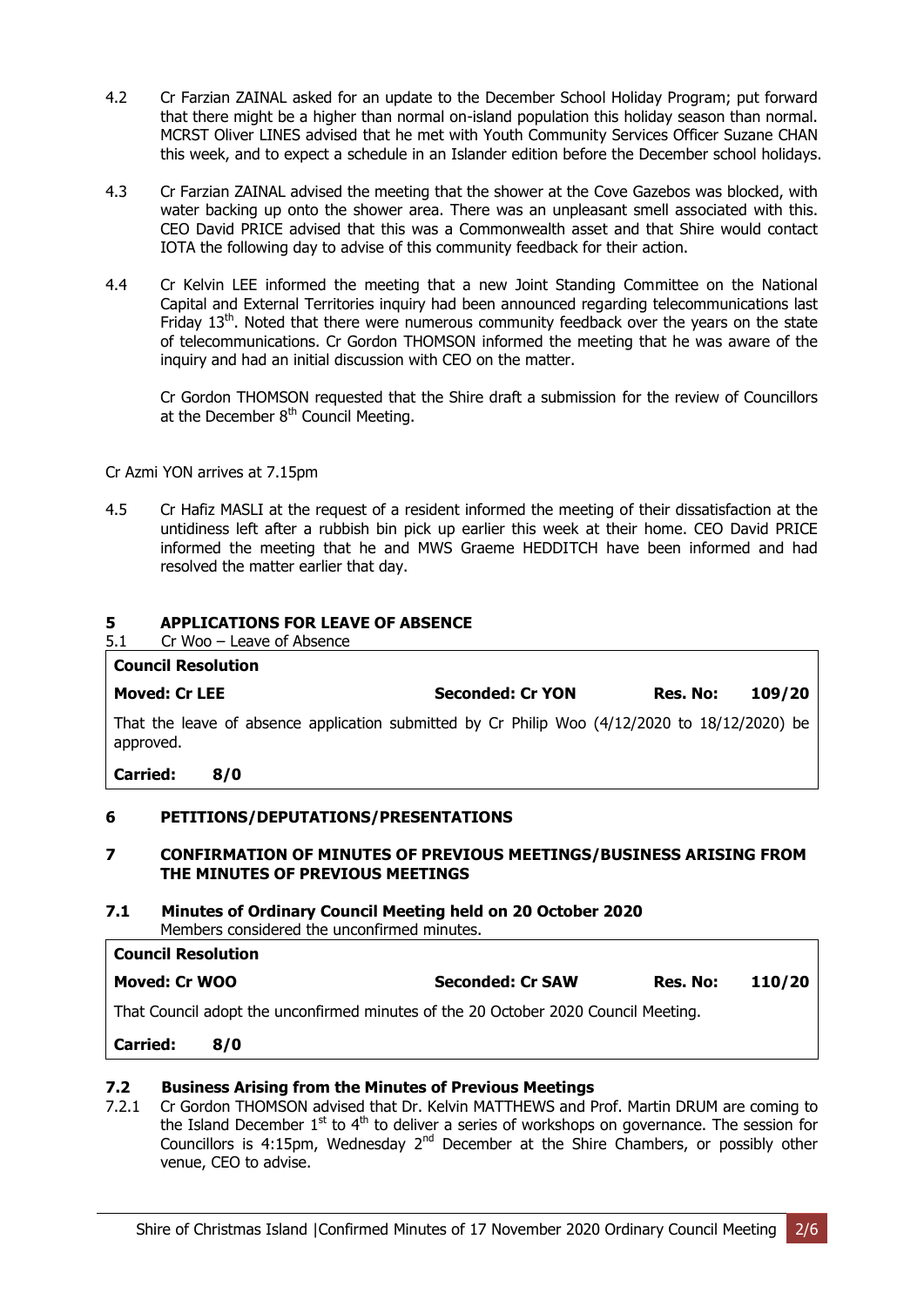7.2.2 Cr Farzian ZAINAL raised item 10.5.2 from the October meeting on Dental concerns. Have IOTHS advised the community that PATS would be provided for dental needs at this time without dentists on the island? Cr Gordon THOMSON says that although Acting Director Andrew MURPHY had informed the October Council meeting that he had directed IOTHS to include dental patients in PATS.

# <span id="page-5-0"></span>**8 ANNOUNCEMENTS BY PRESIDING MEMBER WITHOUT DISCUSSION**

- 8.1 Cr Gordon THOMSON reminds Council that the Audit Committee meeting is on Thursday 26<sup>th</sup> November at 3.00pm, Council Chambers. Teleconference with the Office of the Auditor General and their partner auditors Moore Stephens.
- 8.2 Cr Gordon THOMSON reports on the Shire's meeting on  $2<sup>nd</sup>$  November on the Fisheries Ordinance at the Malay Club. Summarised that the attendees felt that it was disrespectful and offensive that the two previous petitions, the November 2019 Malay Club consultation with the Dept of Primary Industries (Fisheries), Perth Department of Territories officials and the Administrator brought zero modification to the disputed 2019 version of the Draft CI Fisheries Ordinance. The 2020 version is exactly the same as the 2019 version with only the date and the name of the Governor General changed.

Cr Gordon THOMSON advised that Vanessa BENNETT of C Change Solutions had been engaged by the Commonwealth to produce a formal 'Community Consultation Protocol' in 2018/19 but that it has yet to be released to the public despite several written requests from the Shire to the Commonwealth to do so. Noted that the requirement to 'consult' was necessary in Government practice, but the outcomes have not changed since any of the feedback was collected in this case.

Cr Gordon THOMSON stated that this was a removal of local people from being able to meaningfully participate in the development of laws and governance in the community. Cr Gordon THOMSON compared it to the removal of the two Shires from the committee of the Indian Ocean Territories Regional Development Organisation which displaced elected representation from the ability to participate in economic development funding decisions.

Summarised the outcomes of the Malay Club meetings as:

- 1) Restate the objections from 2019;
- 2) That a political campaign opposing the fisheries ordinance be had and
- 3) That the People's Assembly be reconvened

And that the above be communicated in The Islander.

8.3 Cr Gordon THOMSON recounted the Saturday October 24<sup>th</sup> Shire meeting with the US Consul General, noting that it was the first time a US Consul General had visited Christmas Island. The Chinese Consul Generals had tended to visit the Island historically with every rotation of consul in Perth.

# <span id="page-5-1"></span>**9 REPORTS OF COMMITTEES**

9.1 Minutes of Community Consultative Committee Meetings

| Council Resolution     |                                                                                             |                  |          |        |
|------------------------|---------------------------------------------------------------------------------------------|------------------|----------|--------|
| <b>Moved: Cr MASLI</b> |                                                                                             | Seconded: Cr LEE | Res. No: | 111/20 |
| 2020 be received.      | That the Confirmed Minutes of the Community Consultative Committee meeting of September 2nd |                  |          |        |
| <b>Carried:</b>        | 8/0                                                                                         |                  |          |        |

9.2 Business Arising from the CCC  $2^{nd}$  September 2020 Confirmed Minutes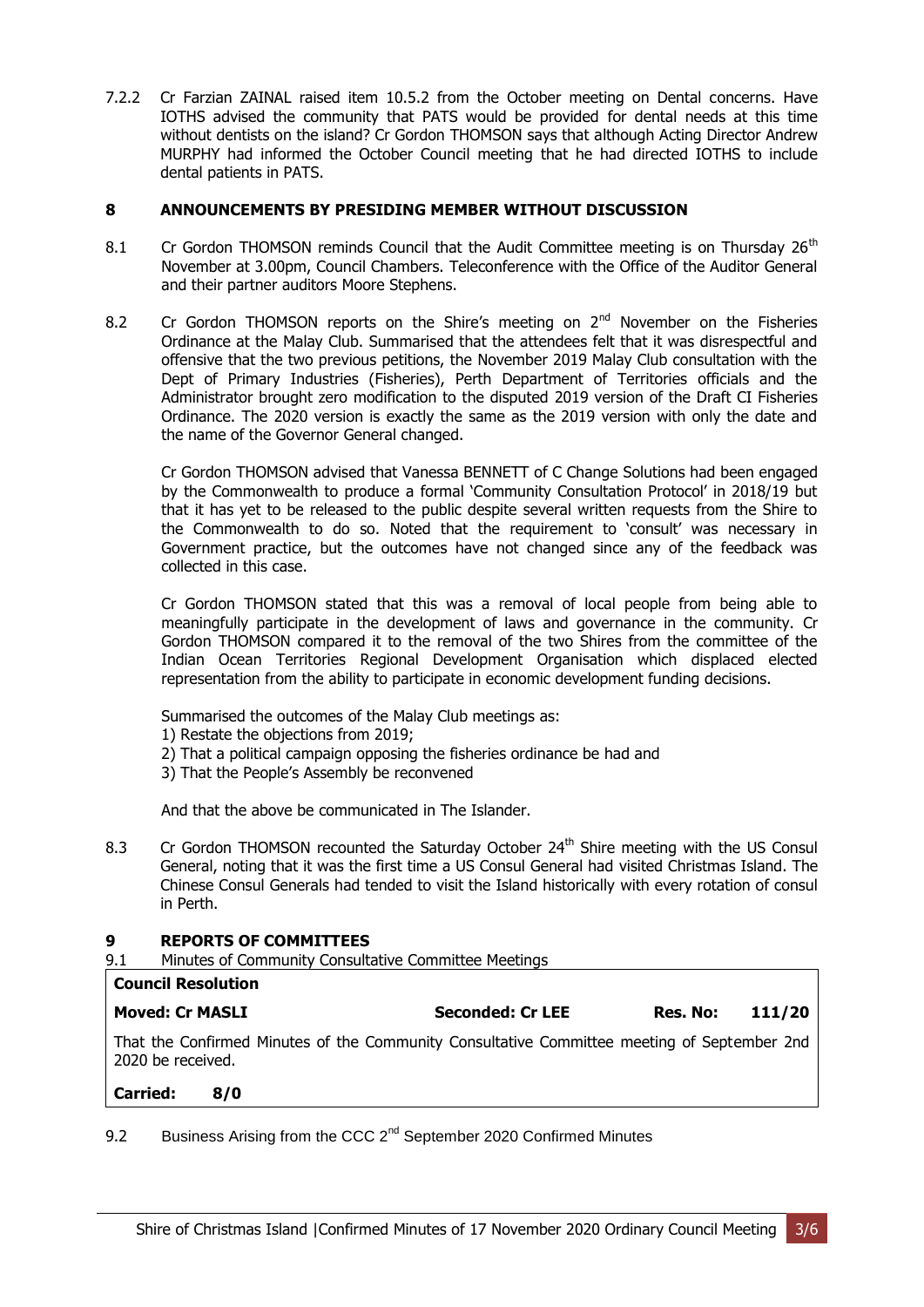# 9.3 Unconfirmed Minutes of October 21<sup>st</sup> CCC Meeting

|                        | <b>Council Resolution</b>                                                                       |                         |          |        |
|------------------------|-------------------------------------------------------------------------------------------------|-------------------------|----------|--------|
| <b>Moved: Cr MASLI</b> |                                                                                                 | <b>Seconded: Cr SOH</b> | Res. No: | 112/20 |
| received.              | That the unconfirmed minutes of the Community Consultative Committee meeting of October 21st be |                         |          |        |
| <b>Carried:</b>        | 8/0                                                                                             |                         |          |        |
| 9.4                    | Business Arising from the CCC 21 <sup>st</sup> October 2020 Unconfirmed Minutes                 |                         |          |        |
| 10                     | <b>REPORTS OF OFFICERS</b>                                                                      |                         |          |        |
| 10.1<br>10.1.1         | <b>Chief Executive Officer</b><br>Management Order                                              |                         |          |        |
|                        | <b>Council Resolution</b>                                                                       |                         |          |        |

<span id="page-6-0"></span>

| <b>Moved: Cr SAW</b> |  |  |  | <b>Seconded: Cr YON</b> | Res. No: | 113/20 |  |
|----------------------|--|--|--|-------------------------|----------|--------|--|
|                      |  |  |  | .                       |          |        |  |

Council approves the proposed conditions of the Management Order for the Proposed Gaze Road Community Recreation Area Lots 600 and 601 and accordingly the CEO is to advise IOTA.

**Carried: 8/0**

10.1.2 Dates for Ordinary Council Meetings 2021

# **Council Resolution Moved: Cr LEE Seconded: Cr MASLI Res. No: 114/20**

That Council adopts the following schedule of Ordinary Meetings for 2021 in accordance with section 5.25 (1) (g) of the Local Government Act (CI) 1995 and the Local Government Administration Regulations 1996 commencing at 7.00pm at the George Fam Centre Council Chambers on the fourth Tuesday of each month with the exceptions of:

- 9 February 2021 ordinary meeting due to the long period of no meetings between December 2020 and February 2021.
- 15th June 2021 Ordinary Meeting being the 3rd Tuesday due to the ALGA National Conference in Canberra being the following week.
- 16 November 2021 Ordinary Meeting being the 3rd Tuesday 3 weeks after the October 2020 Ordinary Meeting and 3 weeks before the December 2021 Ordinary Meeting which is scheduled for the 7th December 2021 being the 2nd Tuesday due to the Christmas close down period in December 2021.
- 9 February 2021 23 March 2021 27 April 2021 25 May 2021 15 June 2021 27 July 2021 24 August 2021 28 September 2021 26 October 2021 16 November 2021 7 December 2021

**Carried: 8/0**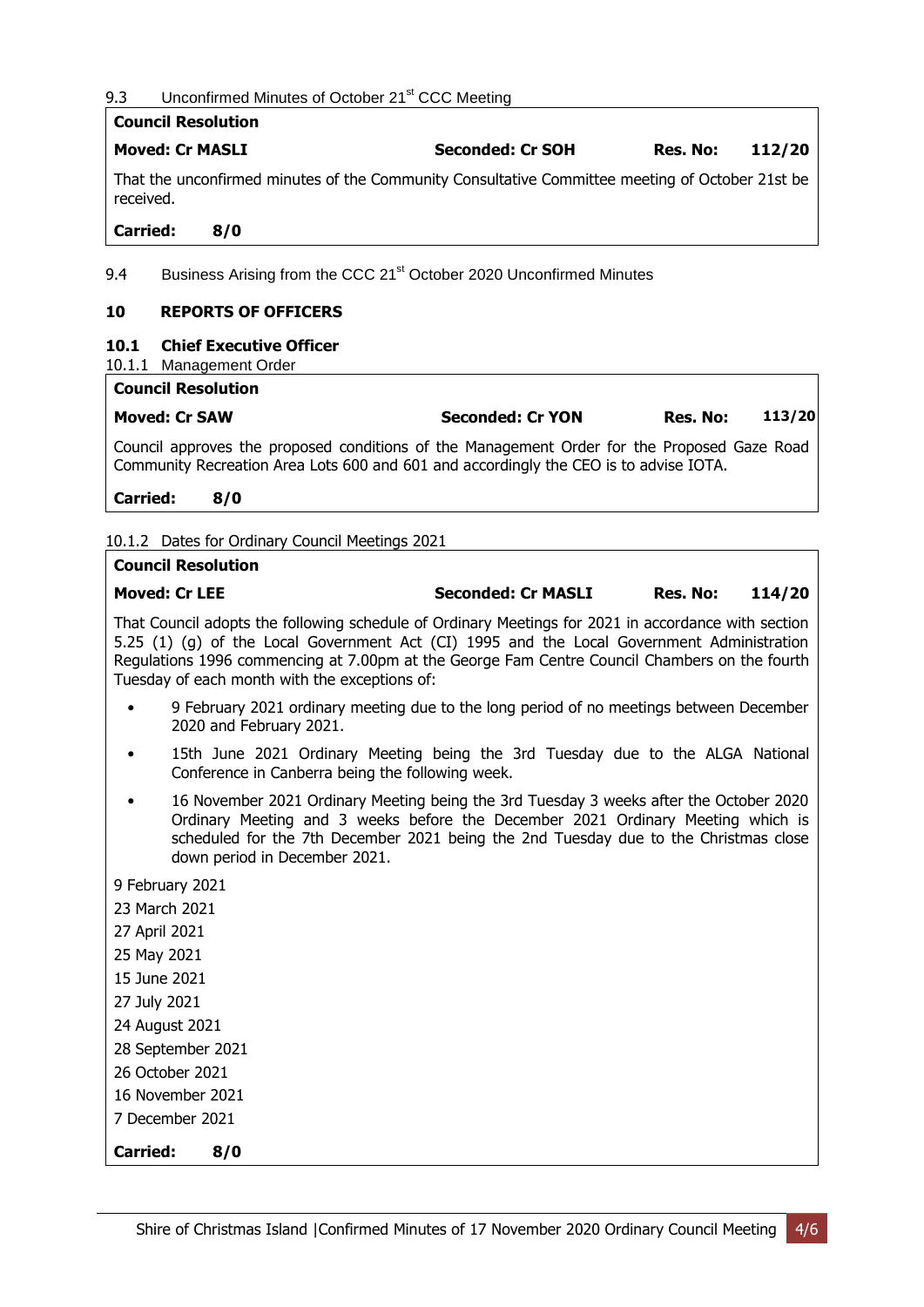# 10.1.3 Gaze Road Recreational (Foreshore Padang) Shade Cover

<span id="page-7-5"></span><span id="page-7-4"></span><span id="page-7-3"></span><span id="page-7-2"></span><span id="page-7-1"></span><span id="page-7-0"></span>

|                 | <b>Council Resolution</b> | 10.1.5 Gaze Road Recreational (Foreshore Padang) Shade Cover                                                                                                                                  |          |        |
|-----------------|---------------------------|-----------------------------------------------------------------------------------------------------------------------------------------------------------------------------------------------|----------|--------|
|                 | <b>Moved: Cr YON</b>      | <b>Seconded: Cr ZAINAL</b>                                                                                                                                                                    | Res. No: | 115/20 |
|                 | 20/21 Budget.             | Council approves the Shade Cover for the Gaze Road Recreational Area (Foreshore Padang) as<br>recommended by the CEO and notes it is within the amount allocated in GL 1157210 of the adopted |          |        |
| <b>Carried:</b> | 8/0                       |                                                                                                                                                                                               |          |        |
| 10.2            |                           | <b>Manager Finance &amp; Administration</b>                                                                                                                                                   |          |        |
|                 |                           | 10.2.1 Schedule of Accounts - October 2020                                                                                                                                                    |          |        |
|                 | <b>Council Resolution</b> |                                                                                                                                                                                               |          |        |
|                 | <b>Moved: Cr LEE</b>      | <b>Seconded: Cr SOH</b>                                                                                                                                                                       | Res. No: | 116/20 |
|                 |                           | That Council approves the expenditure as presented in October 2020 Schedule of Accounts                                                                                                       |          |        |
| <b>Carried:</b> | 8/0                       |                                                                                                                                                                                               |          |        |
|                 |                           | 10.2.2 Financial Statements - October 2020                                                                                                                                                    |          |        |
|                 | <b>Council Resolution</b> |                                                                                                                                                                                               |          |        |
|                 | <b>Moved: Cr MASLI</b>    | <b>Seconded: Cr SAW</b>                                                                                                                                                                       | Res. No: | 117/20 |
|                 |                           | That Council receives the Financial Statements of October 2020 for the Municipal Fund.                                                                                                        |          |        |
| <b>Carried:</b> | 8/0                       |                                                                                                                                                                                               |          |        |
|                 |                           |                                                                                                                                                                                               |          |        |
| 10.3            |                           | <b>Manager Community/Recreation Services &amp; Training</b>                                                                                                                                   |          |        |
| 10.4            |                           | <b>Manager Works, Services &amp; Waste</b><br>10.4.1 Purchase of 7 Ton Tray Truck                                                                                                             |          |        |
|                 | <b>Council Resolution</b> |                                                                                                                                                                                               |          |        |
|                 | <b>Moved: Cr YON</b>      | <b>Seconded: Cr ZAINAL</b>                                                                                                                                                                    | Res. No: | 118/20 |
|                 |                           | That Council Accepts the Tender from Major Motors for the purchase of a 7 Ton Tray Truck<br>\$102,740.00 including delivery to Zentner Shipping.                                              |          |        |
| <b>Carried:</b> | 8/0                       |                                                                                                                                                                                               |          |        |
| 10.5            |                           | <b>Manager Governance, Research, Policy &amp; Grants</b>                                                                                                                                      |          |        |
|                 |                           |                                                                                                                                                                                               |          |        |
| 11              |                           | ELECTED MEMBERS MOTIONS OF WHICH PREVIOUS NOTICE HAS BEEN GIVEN                                                                                                                               |          |        |
| 12              | <b>MEETING</b>            | NEW BUSINESS OF AN URGENT NATURE INTRODUCED BY DECISION OF THE                                                                                                                                |          |        |
| 12.1            | New Business be added     |                                                                                                                                                                                               |          |        |
|                 | <b>Council Resolution</b> |                                                                                                                                                                                               |          |        |
|                 | <b>Moved: Cr YON</b>      | <b>Seconded: Cr MASLI</b>                                                                                                                                                                     | Res. No: | 119/20 |
|                 |                           | That the Council receive new business regarding the establishment of the Christmas Island People's<br>Assembly and the establishment of a Fishing Management Committee                        |          |        |
| <b>Carried:</b> | 8/0                       |                                                                                                                                                                                               |          |        |
| 12.2            |                           | Christmas Island People's Assembly                                                                                                                                                            |          |        |
|                 | <b>Council Resolution</b> |                                                                                                                                                                                               |          |        |
|                 | <b>Moved: Cr LEE</b>      | <b>Seconded: Cr YON</b>                                                                                                                                                                       | Res. No: | 120/20 |
|                 |                           |                                                                                                                                                                                               |          |        |